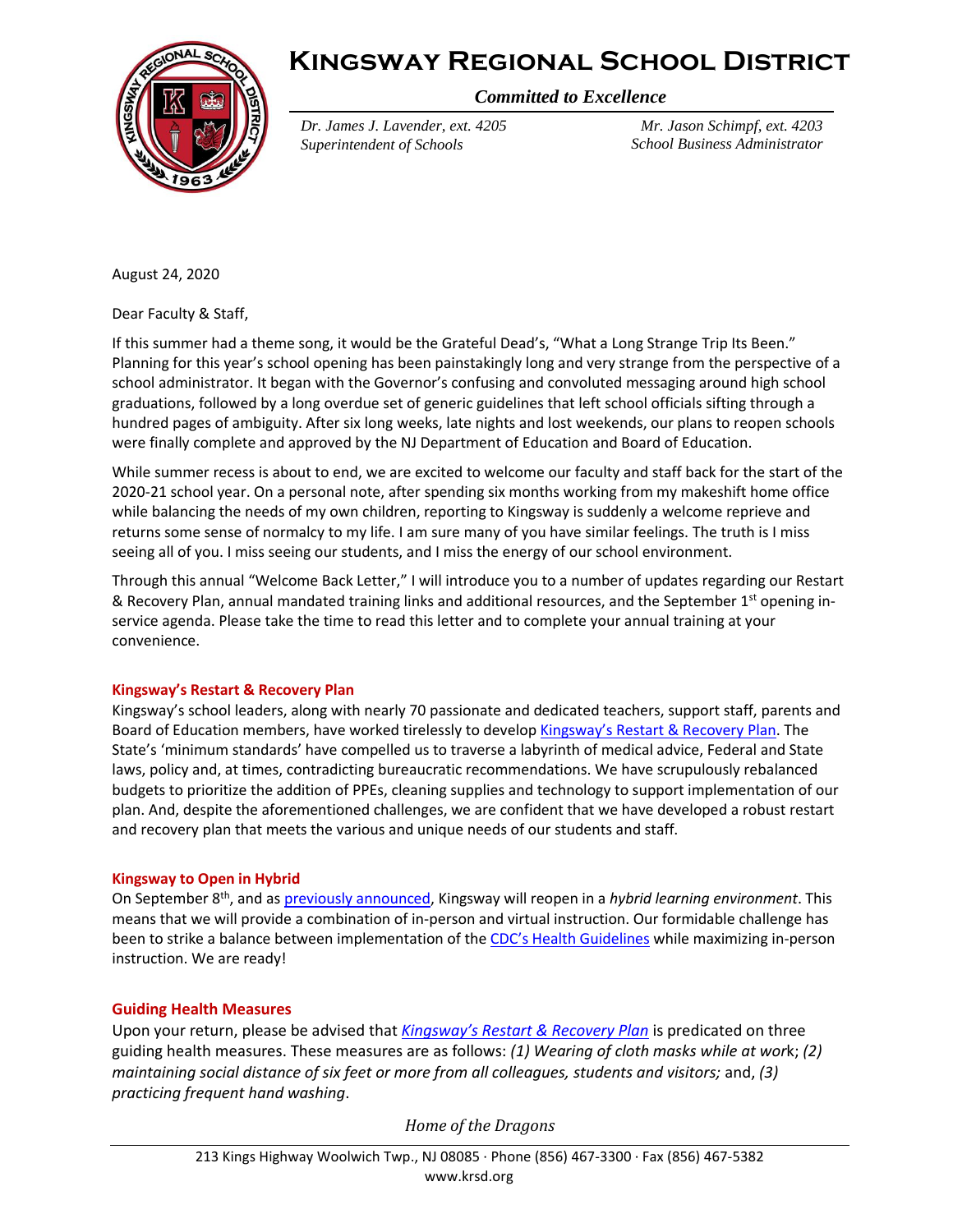## **COVID-19 Faculty/Staff Pledge and Daily Screening**

Additionally, we encourage our entire faculty, staff and students to 'stay home' if feeling ill and/or experiencing COVID-19 related symptoms. It is important that we recognize the role we all play in mitigating the transmission of the coronavirus.

In order to foster the safety of our students, staff, and parents in the Kingsway community, all faculty, staff and students will be required to submit to a *Safety Pledge*. The Pledge is designed to engender support of the health and safety measures we have implemented as a school system. These measures, such as not reporting to work if you are experiencing COVID-19 related symptoms, are critical in keeping me, you and all of our colleagues healthy and safe.

The *Daily Screening* requires all faculty, staff and students to submit daily, prior to reporting to work/school, a self-screening to check for COVID-19 related symptoms. Please click the links below to complete both the Safety Pledge and Daily Screening forms. Each day any employee reports to work, a Daily Screening form will be required.

[Kingsway's COVID](https://docs.google.com/forms/d/e/1FAIpQLSfBi4g2VG06luScSq_JAMdND2BjSuTKQUrYQrh9enEbgNpaSA/viewform)-19 Safety Pledge Kingsway's COVID[-19 Daily Screening](http://www.krsd.org/FacultyScreening)

# **Prevent and Reduce Transmission Among Employees**

As we prepare to return to the school environment, we all must take certain steps to create a safe and healthy workplace for our employees and mitigate the transmission of the virus by ensuring that some of the following measures are in place.

- Turn off water fountains and eliminate shared water coolers.
- Modify/adjust classroom and/or office furniture or workstations in reception/waiting areas to ensure social distancing can be achieved.
- Discourage handshaking, hugs, and fist bumps.
- Encourage use of outdoor seating for lunch, breaks, and meetings.
- Remove coffee, teapots, and other communal items that would encourage employees to share, gather, etc.
- Do not provide 'buffet style' food items such as donuts, pretzels, chips, popcorn, coffee that would encourage employees to share from the same container and/or gather in a specific location.
- Employees must maintain physical space, especially secretaries who may be interacting with public/visitors and/or encounter just about every employee in the building.
- Utilize physical barriers/sneeze guards, when available (offices, cafeteria) as an extra safety measure.
- Wipe down/disinfect shared items such as computers, keyboards, desks/conference tables, etc.

### **Kingsway's Restart & Recovery Plan Orientation Videos**

In anticipation of this transition into our hybrid learning environment, we have included our *Restart & Recovery Plan Orientation Videos* on the Safe Schools platform (see below) for you to view. These videos are brief overviews of various components of our Plan and will be the first step in understanding new practice and protocol as we prepare to open. We will host a Q&A Session upon your return to clarify questions and/or concerns.